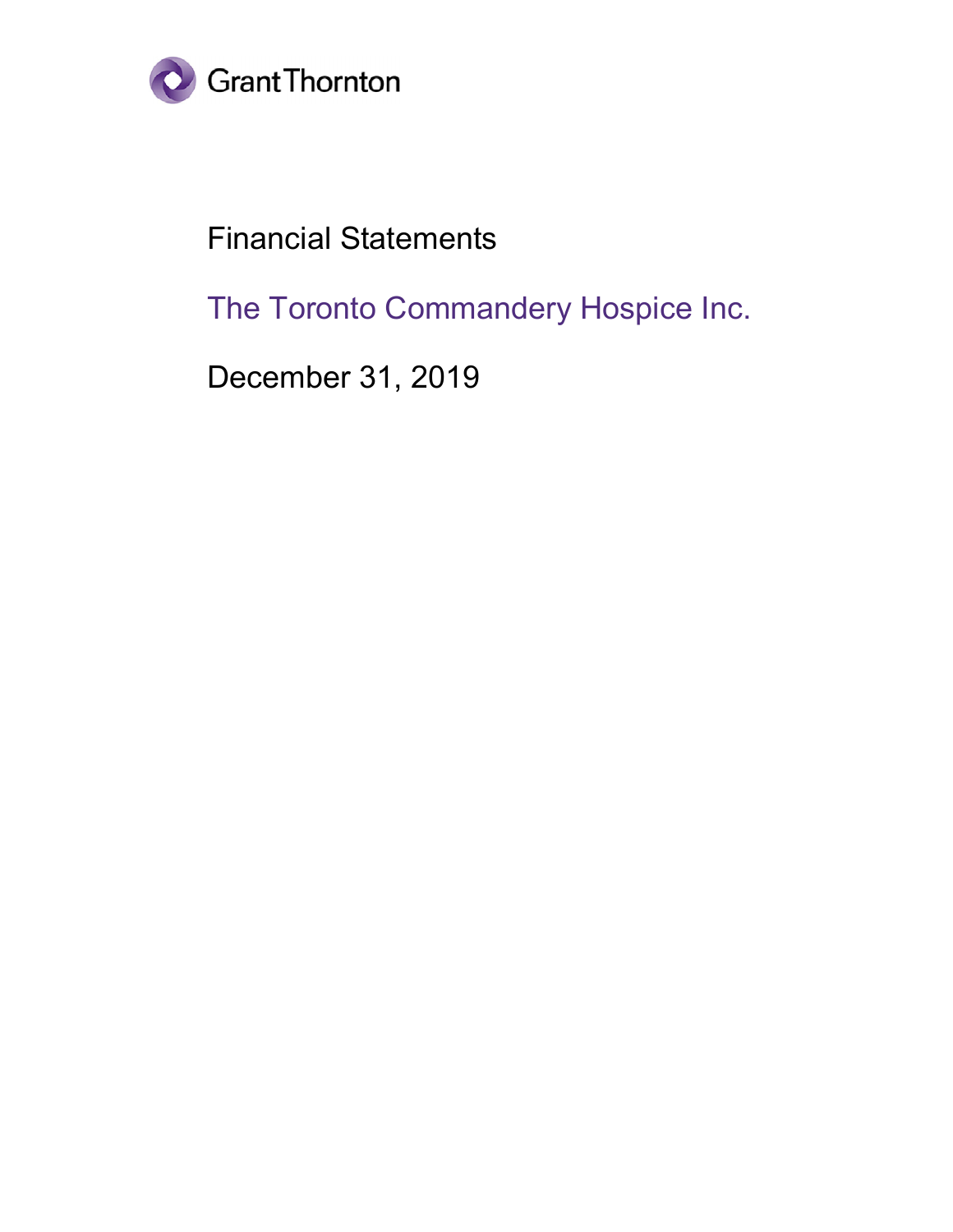## **Contents**

|  | . .<br>× | ×<br>۹ |
|--|----------|--------|
|  |          |        |

| Independent Auditor's Report                       | $1 - 2$ |
|----------------------------------------------------|---------|
| Statements of Operations and Changes in Net Assets | 3       |
| <b>Statement of Financial Position</b>             | 4       |
| <b>Statement of Cash Flows</b>                     | 5       |
| Notes to the Financial Statements                  | ճ - 9   |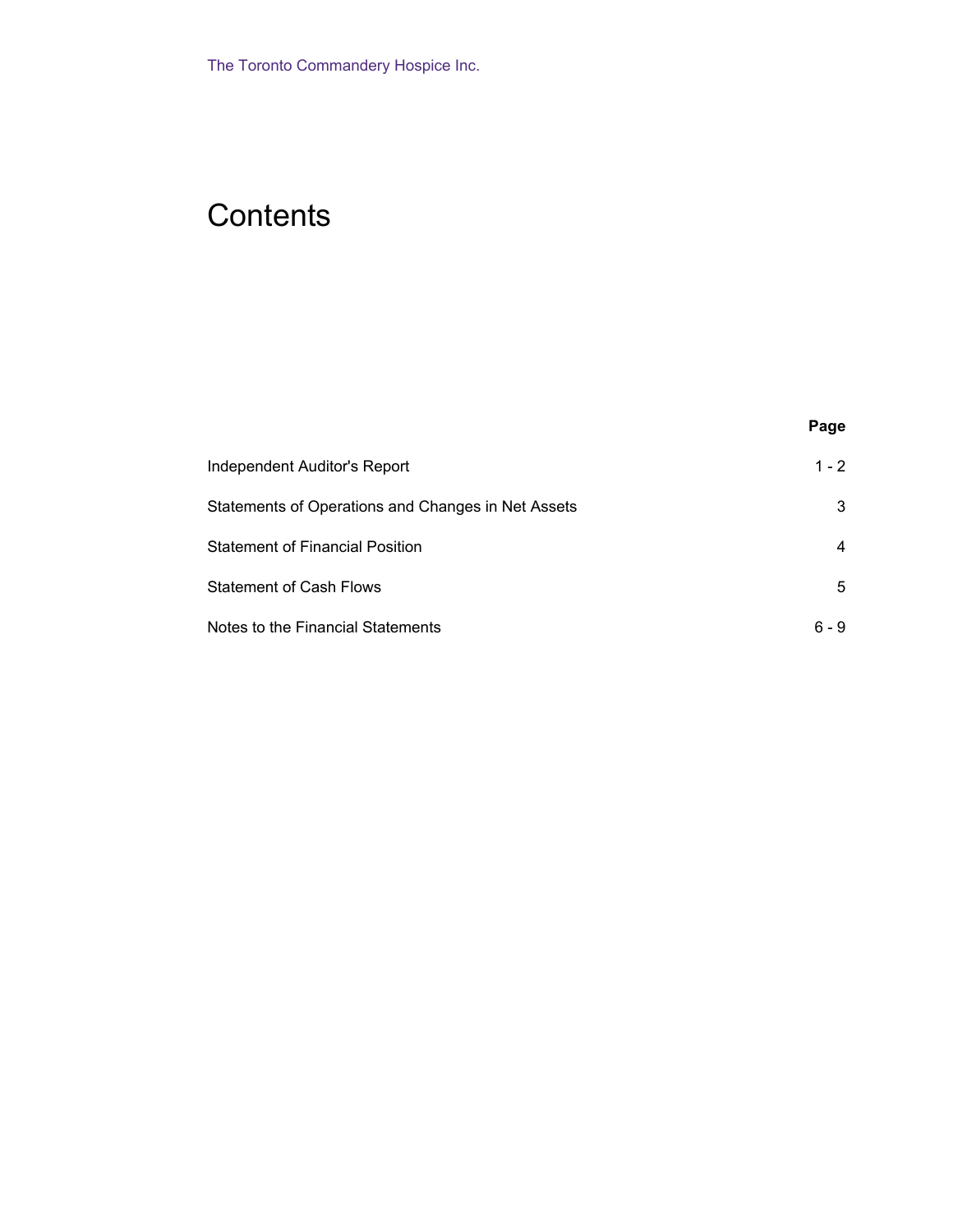

## Independent Auditor's Report

**Grant Thornton LLP** Suite 200 15 Allstate Parkway Markham, ON L3R 5B4

T +1 416 366 0100 F +1 905 475 8906 www.GrantThornton.ca

To the Members of The Toronto Commandery Hospice Inc.

#### **Qualified opinion**

We have audited the financial statements of The Toronto Commandery Hospice Inc., which comprise the statement of financial position as at December 31, 2019, and the statements of operations and changes in net assets and cash flows for the year then ended, and notes to the financial statements, including a summary of significant accounting policies.

In our opinion, except for the effects of the matter described in the Basis for Qualified Opinion section of our report, the accompanying financial statements present fairly, in all material respects, the financial position of The Toronto Commandery Hospice Inc. as at December 31, 2019, and its results of operations and its cash flows for the year then ended in accordance with Canadian accounting standards for not-for-profit organizations.

#### **Basis for qualified opinion**

In common with many not-for-profit organizations, The Toronto Commandery Hospice Inc. derives revenue from fundraising activities as well as land rental revenue, the completeness of which is not susceptible to satisfactory audit verification. Accordingly, verification of donation revenues and rental revenues was limited to the amounts recorded in the records of The Toronto Commandery Hospice Inc. Therefore, we were not able to determine whether any adjustments might be necessary to revenue, excess of revenue over expenditure, and cash flows from operations for the years ended December 31, 2019 and 2018, current assets as at December 31, 2019 and 2018, and fund balances as at January 1, 2019 and 2018 and December 31, 2019 and 2018.

We conducted our audit in accordance with Canadian generally accepted auditing standards. Our responsibilities under those standards are further described in the Auditor's Responsibilities for the Audit of the Financial Statements section of our report. We are independent of The Toronto Commandery Hospice Inc. in accordance with the ethical requirements that are relevant to our audit of the financial statements in Canada, and we have fulfilled our other ethical responsibilities in accordance with these requirements. We believe that the audit evidence we have obtained is sufficient and appropriate to provide a basis for our opinion.

#### **Responsibilities of management and those charged with governance for the financial statements**

Management is responsible for the preparation and fair presentation of the financial statements in accordance with Canadian accounting standards for not-for-profit organizations, and for such internal control as management determines is necessary to enable the preparation of financial statements that are free from material misstatement, whether due to fraud or error.

In preparing the financial statements, management is responsible for assessing The Toronto Commandery Hospice Inc.'s ability to continue as a going concern, disclosing, as applicable, matters related to going concern and using the going concern basis of accounting unless management either intends to liquidate The Toronto Commandery Hospice Inc. or to cease operations, or has no realistic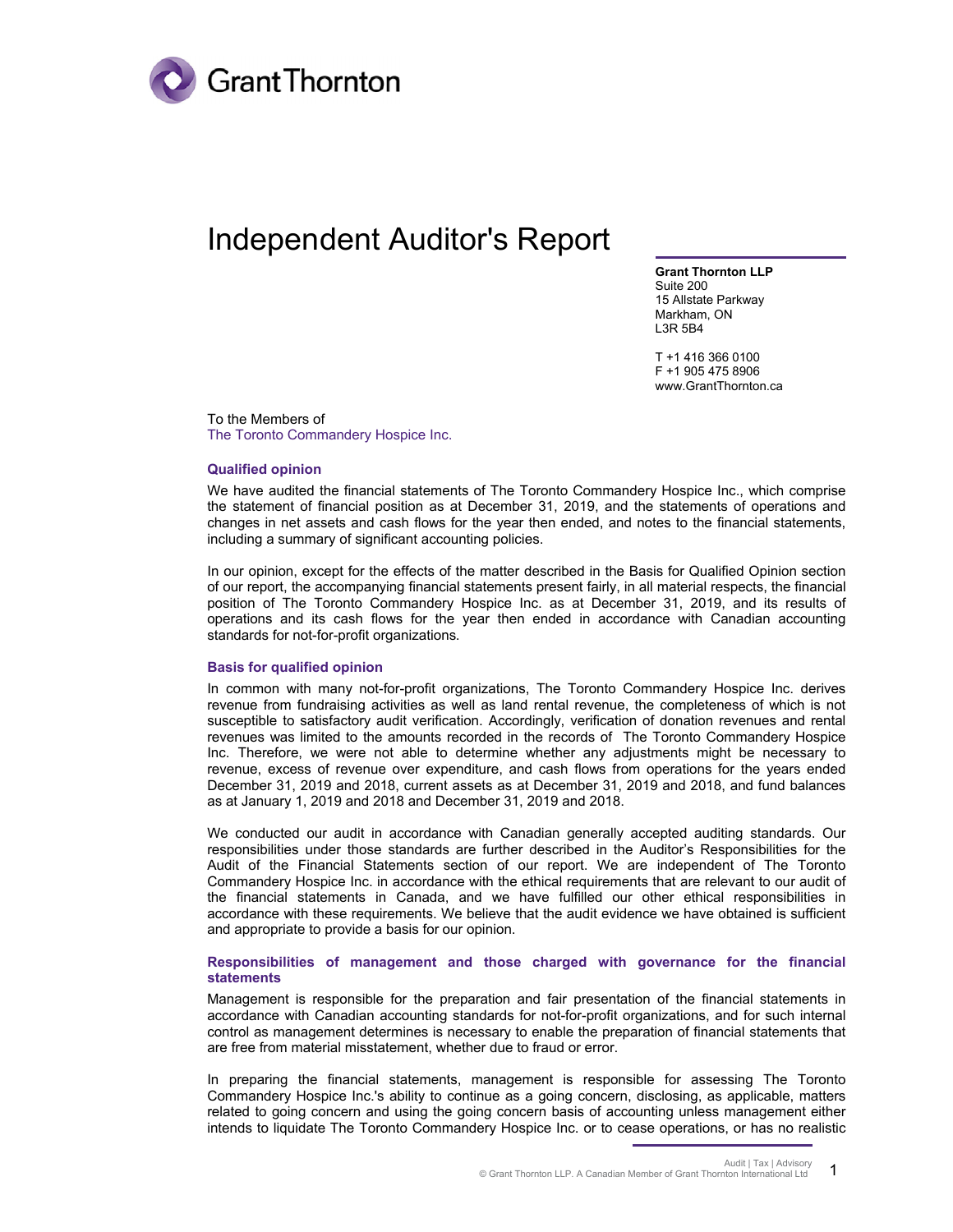# Independent Auditor's Report (continued)

alternative but to do so.

Those charged with governance are responsible for overseeing The Toronto Commandery Hospice Inc.'s financial reporting process.

#### **Auditor's responsibilities for the audit of the financial statements**

Our objectives are to obtain reasonable assurance about whether the financial statements as a whole are free from material misstatement, whether due to fraud or error, and to issue an auditor's report that includes our opinion. Reasonable assurance is a high level of assurance, but is not a guarantee that an audit conducted in accordance with Canadian generally accepted auditing standards will always detect a material misstatement when it exists. Misstatements can arise from fraud or error and are considered material if, individually or in the aggregate, they could reasonably be expected to influence the economic decisions of users taken on the basis of these financial statements. As part of an audit in accordance with Canadian generally accepted auditing standards, we exercise professional judgment and maintain professional skepticism throughout the audit. We also:

- Identify and assess the risks of material misstatement of the financial statements, whether due to fraud or error, design and perform audit procedures responsive to those risks, and obtain audit evidence that is sufficient and appropriate to provide a basis for our opinion. The risk of not detecting a material misstatement resulting from fraud is higher than for one resulting from error, as fraud may involve collusion, forgery, intentional omissions, misrepresentations, or the override of internal control.
- Obtain an understanding of internal control relevant to the audit in order to design audit procedures that are appropriate in the circumstances, but not for the purpose of expressing an opinion on the effectiveness of The Toronto Commandery Hospice Inc.'s internal control.
- Evaluate the appropriateness of accounting policies used and the reasonableness of accounting estimates and related disclosures made by management.
- Conclude on the appropriateness of management's use of the going concern basis of accounting and, based on the audit evidence obtained, whether a material uncertainty exists related to events or conditions that may cast significant doubt on The Toronto Commandery Hospice Inc.'s ability to continue as a going concern. If we conclude that a material uncertainty exists, we are required to draw attention in our auditor's report to the related disclosures in the financial statements or, if such disclosures are inadequate, to modify our opinion. Our conclusions are based on the audit evidence obtained up to the date of our auditor's report. However, future events or conditions may cause The Toronto Commandery Hospice Inc. to cease to continue as a going concern.
- Evaluate the overall presentation, structure and content of the financial statements, including the disclosures, and whether the financial statements represent the underlying transactions and events in a manner that achieves fair presentation.

We communicate with those charged with governance regarding, among other matters, the planned scope and timing of the audit and significant audit findings, including any significant deficiencies in internal control that we identify during our audit.

Grant Thornton LLP

Markham, Canada June 17, 2020

Chartered Professional Accountants Licensed Public Accountants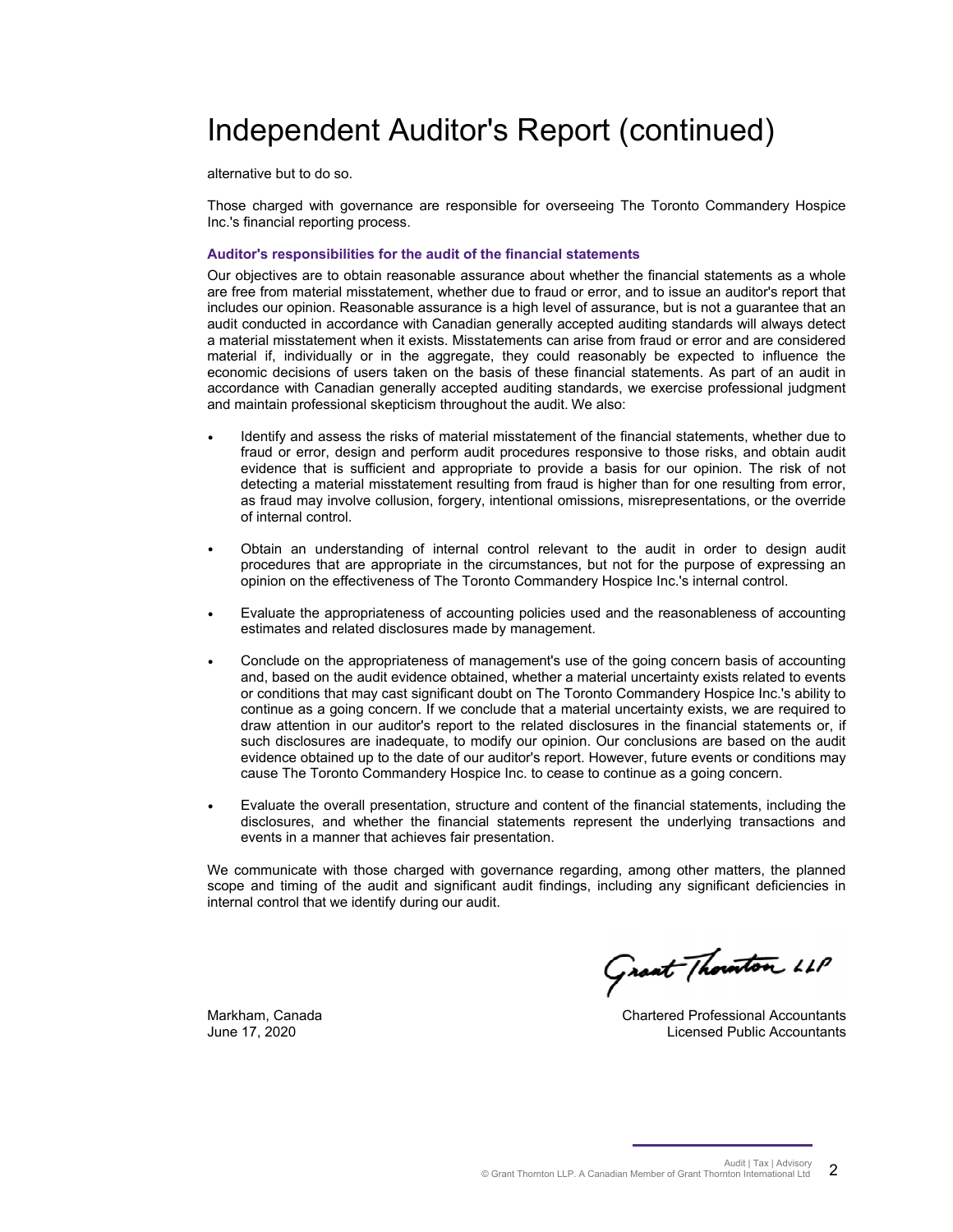| <b>Statements of Operations and Changes in Net Assets</b> |    |            |    |           |
|-----------------------------------------------------------|----|------------|----|-----------|
| Year ended December 31                                    |    | 2019       |    | 2018      |
| Revenues                                                  |    |            |    |           |
| Donations                                                 | \$ | 146,147    | \$ | 333,050   |
| Interest income                                           |    | 8,627      |    | 12,591    |
| Rental and other revenue                                  |    | 3,900      |    | 6,900     |
|                                                           |    |            |    |           |
|                                                           |    | 158,674    |    | 352,541   |
| Expenditures                                              |    |            |    |           |
| Fundraising                                               |    | 52,076     |    | 126,275   |
| Consulting fees                                           |    | 19,879     |    | 20,462    |
| <b>Professional fees</b>                                  |    | 15,979     |    | 9,145     |
| Advertising and promotion                                 |    | 8,022      |    | 2,086     |
| Property taxes                                            |    | 7,938      |    | 10,710    |
| Insurance                                                 |    | 1,938      |    | 2,014     |
| Office and administration                                 |    | 1,207      |    | 3,020     |
| Interest and bank charges                                 |    | 396        |    | 2,563     |
|                                                           |    | 107,435    |    | 176,275   |
| Excess of revenues over expenditures before other expense |    | 51,239     |    | 176,266   |
| Other expense                                             |    |            |    |           |
| Impairment of property held for sale (Note 4)             |    | 186,467    |    |           |
| (Deficiency) excess of revenues over expenditures         | \$ | (135, 228) | \$ | 176,266   |
|                                                           |    |            |    |           |
|                                                           |    |            |    |           |
| Net assets, beginning of year                             | \$ | 3,130,921  | \$ | 2,954,655 |
| (Deficiency) excess of revenues over expenditures         |    | (135,228)  |    | 176,266   |
| Net assets, end of year                                   |    | 2,995,693  | \$ | 3,130,921 |
|                                                           |    |            |    |           |

# **The Toronto Commandery Hospice Inc.**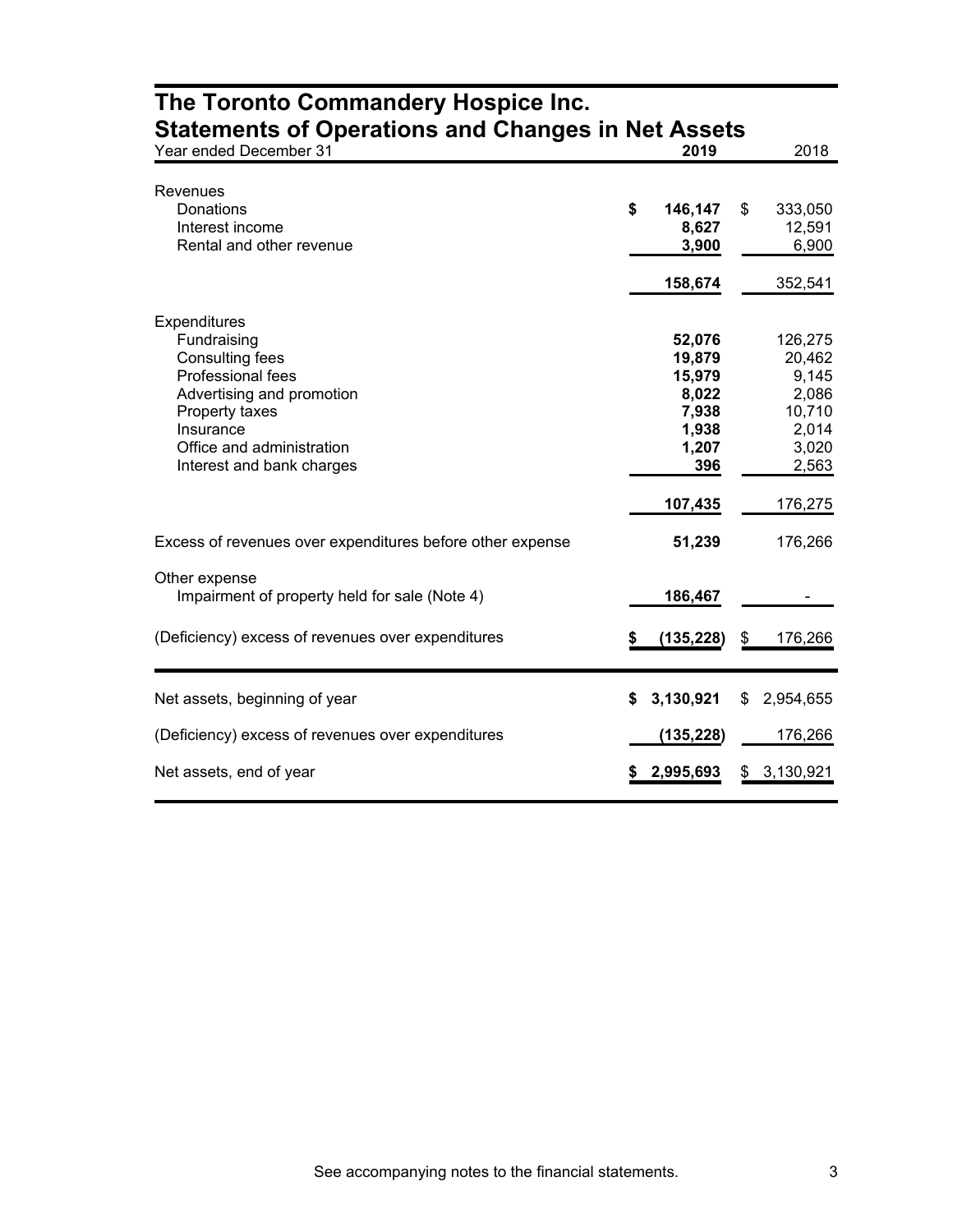| The Toronto Commandery Hospice Inc.<br><b>Statement of Financial Position</b>                            |                                        |                                             |
|----------------------------------------------------------------------------------------------------------|----------------------------------------|---------------------------------------------|
| December 31                                                                                              | 2019                                   | 2018                                        |
| <b>Assets</b><br>Current                                                                                 |                                        |                                             |
| Cash<br>Term deposits<br>Accounts receivable<br>Sales tax recoverable<br>Property held for sale (Note 4) | 1,110,516<br>\$<br>21,061<br>2,025,335 | \$<br>369,165<br>709,595<br>2,721<br>15,663 |
|                                                                                                          | 3,156,912                              | 1,097,144                                   |
| Property (Note 4)                                                                                        |                                        | 2,062,211                                   |
|                                                                                                          | \$3,156,912                            | \$3,159,355                                 |
| <b>Liabilities</b><br>Current                                                                            |                                        |                                             |
| Accounts payable and accrued liabilities (Note 3)                                                        | \$<br>161,219                          | \$<br>28,434                                |
| <b>Unrestricted net assets</b>                                                                           | 2,995,693                              | 3,130,921                                   |
|                                                                                                          | \$3,156,912                            | \$3,159,355                                 |
| Subsequent events (Note 6)                                                                               |                                        |                                             |
| On behalf of the Board of Directors                                                                      |                                        |                                             |
| Member                                                                                                   |                                        | Member                                      |

#### See accompanying notes to the financial statements. 4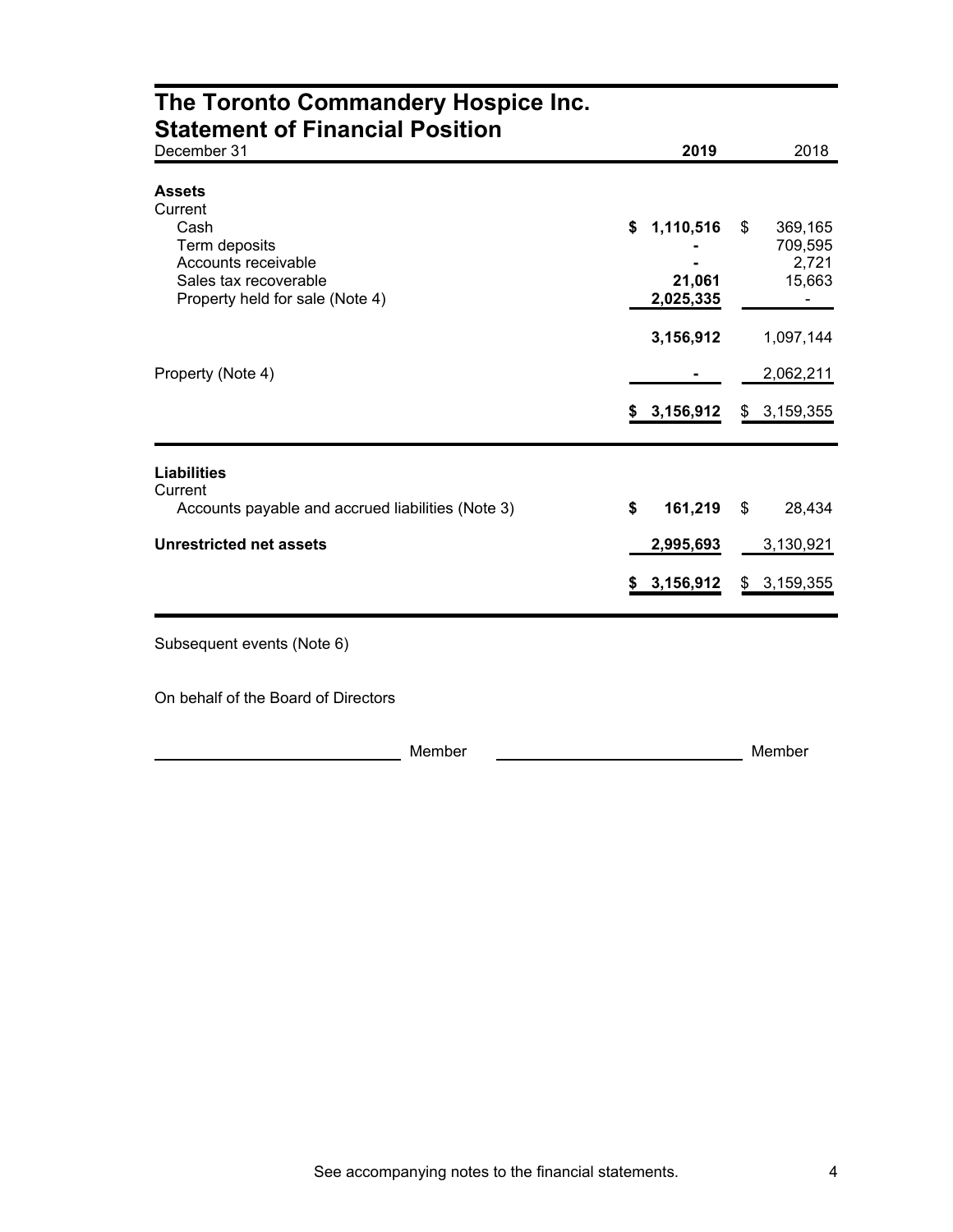| The Toronto Commandery Hospice Inc.<br><b>Statement of Cash Flows</b>                     |                  |      |           |
|-------------------------------------------------------------------------------------------|------------------|------|-----------|
| Year ended December 31                                                                    | 2019             |      | 2018      |
| Increase (decrease) in cash                                                               |                  |      |           |
| Operating<br>(Deficiency) excess of revenues over expenditures<br>Item not affecting cash | \$<br>(135, 228) | - \$ | 176,266   |
| Impairment of property held for sale                                                      | 186,467          |      |           |
| Change in non-cash working capital items                                                  | 51,239           |      | 176,266   |
| Accounts receivable                                                                       | 2,721            |      | (2,721)   |
| Sales tax recoverable                                                                     | (5, 398)         |      | (12, 347) |
| Accounts payable and accrued liabilities                                                  | 132,785          |      | 24,435    |
|                                                                                           | 181,347          |      | 185,633   |
| Investing                                                                                 |                  |      |           |
| Purchase of property held for sale                                                        | (149, 591)       |      |           |
| Maturity (purchase) of term deposits                                                      | 709,595          |      | (1,883)   |
|                                                                                           | 560,004          |      | (1,883)   |
| Increase in cash                                                                          | 741,351          |      | 183,750   |
| Cash                                                                                      |                  |      |           |
| Beginning of year                                                                         | 369,165          |      | 185,415   |
| End of year                                                                               | 1,110,516        | \$   | 369,165   |

#### See accompanying notes to the financial statements.  $\qquad \qquad 5$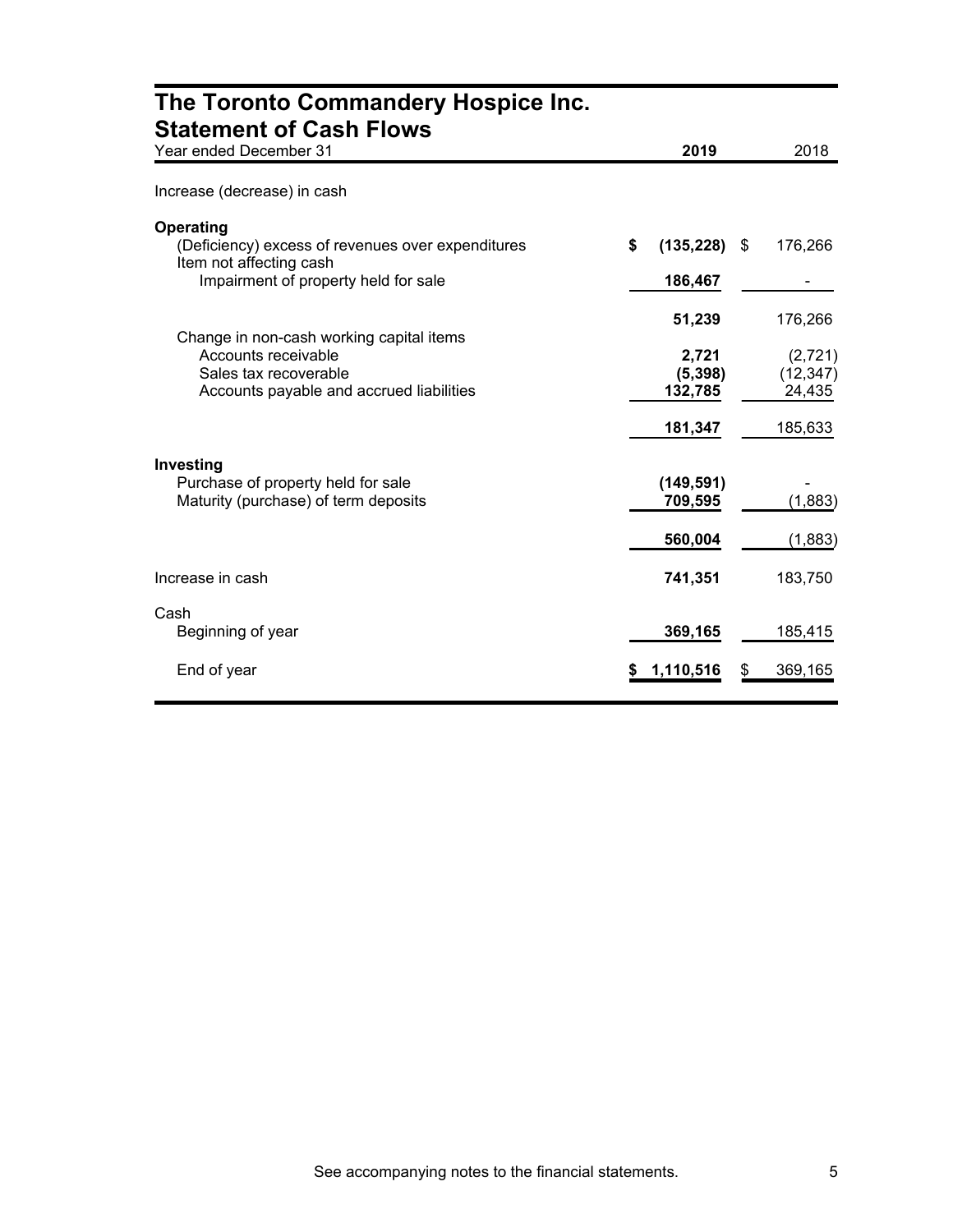December 31, 2019

#### **1. Nature of operations**

The Toronto Commandery Hospice Inc. (the "Organization") is incorporated without share capital under the Ontario Not-for-profit Corporations Act. The Organization is a registered charity within the meaning of the Income Tax Act (Canada) and accordingly is exempt from income taxes.

The purpose of the Organization is to provide hospice palliative care through establishing and operating a community hospice in the Toronto area.

#### **2. Significant accounting policies**

These financial statements are prepared in accordance with Canadian accounting standards for Not-for-profit organizations ("ASNPO"). The significant policies are detailed as follows:

#### **Revenue recognition**

The Organization follows the deferral method of accounting for contributions. Externally restricted contributions are deferred and recognized as revenue in the year in which the related expenses are incurred. Unrestricted contributions are recognized as revenue when received or receivable if the amount to be received can be reasonably estimated and collection is reasonably assured.

Rental income is recognized when the services are provided. Interest income is recognized as revenue in the year in which it is earned.

#### **Contributed services**

Volunteers contribute time to assist the Organization in carrying out its activities. Due to the difficulty of determining their fair value, contributed services are not recognized in the financial statements.

#### **Property held for sale**

Properties are classified as held for sale when:

- management commits to a plan to sell;
- they are available for immediate sale in their present condition subject only to terms that are usual and customary for sales of such assets;
- an active program to locate a buyer and other actions required to complete the sale plan have been initiated;
- the sale is probable, and is expected to qualify for recognition as a completed sale within one year;
- they are being actively marketed for sale at a price that is reasonable in relation to their current fair values; and
- actions required to complete the plan indicate that it is unlikely that significant changes to the plan will be made or that the plan will be withdrawn.

Properties held for sale are measured at the lower of their carrying amounts or fair values less cost to sell.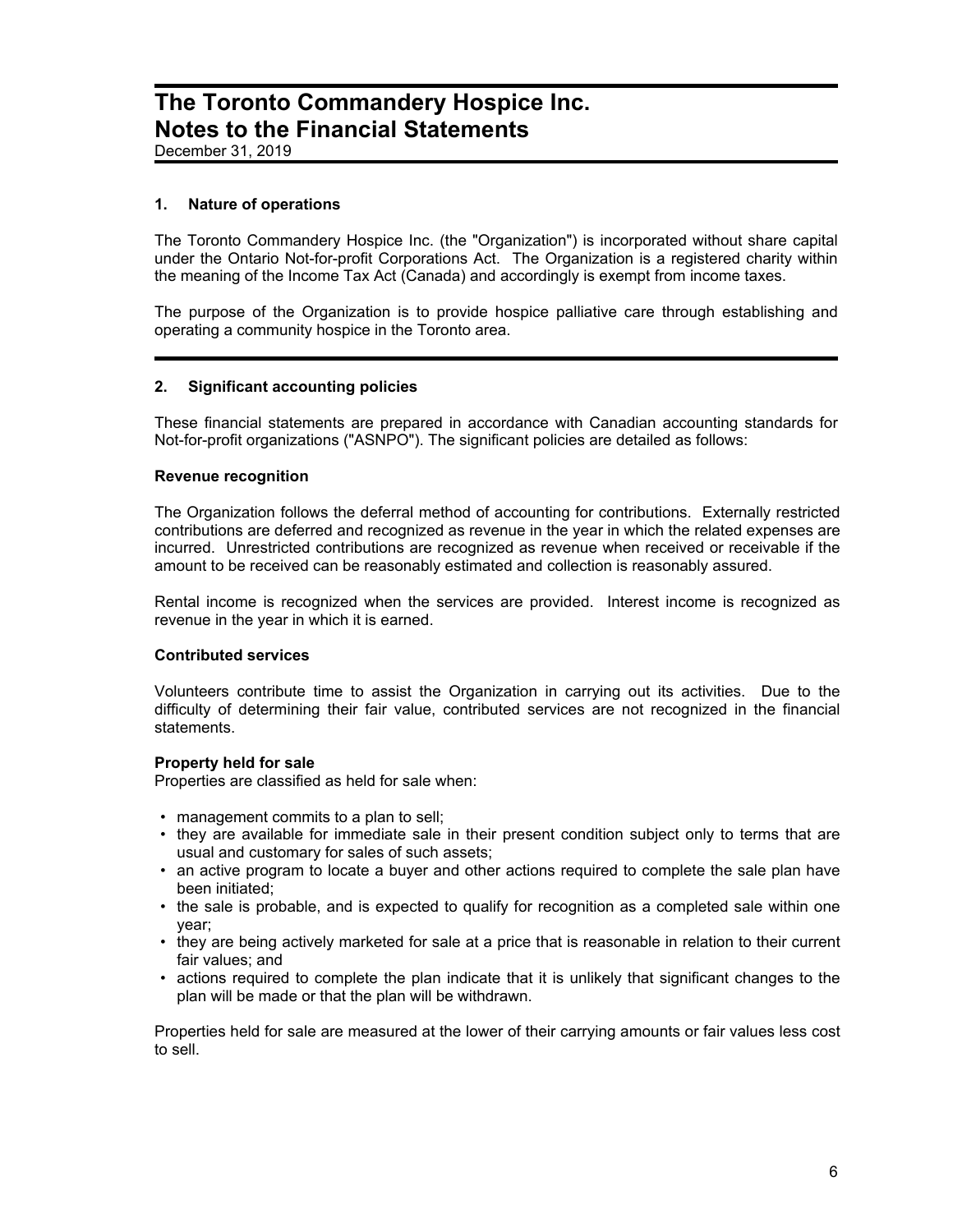December 31, 2019

#### **2. Significant accounting policies (continued)**

#### **Financial instruments**

The Organization considers any contract creating a financial asset, liability or equity instrument as a financial instrument, except in certain limited circumstances. The Organization accounts for the following as financial instruments:

- Cash
- Term deposits
- Accounts receivable
- Accounts payable

A financial asset or liability is recognized when the Organization becomes party to contractual provisions of the instrument.

The Organization initially measures its financial assets and financial liabilities at fair value adjusted by, in the case of a financial instrument that will not be measured subsequently at fair value, the amount of transaction costs directly attributable to the instrument.

The Organization subsequently measures its financial assets and financial liabilities at amortized cost.

Financial assets measured at cost are tested for impairment when there are indicators of possible impairment. Previously recognized impairment losses are reversed to the extent of the improvement provided the asset is not carried at an amount, at the date of the reversal, greater than the amount that would have been the carrying amount had no impairment loss been recognized previously. The amounts of any write-downs or reversals are recognized in operations.

#### **Government assistance**

The Organization recognizes government assistance toward current expenses in the statement of operations. Included in property taxes expense a recovery in the amount of \$3,900 (2018 - \$Nil) from the City of Toronto.

#### **3. Accounts payable and accrued liabilities**

Included in accounts payable and accrued liabilities are government remittances payable of \$Nil (2018 - \$Nil).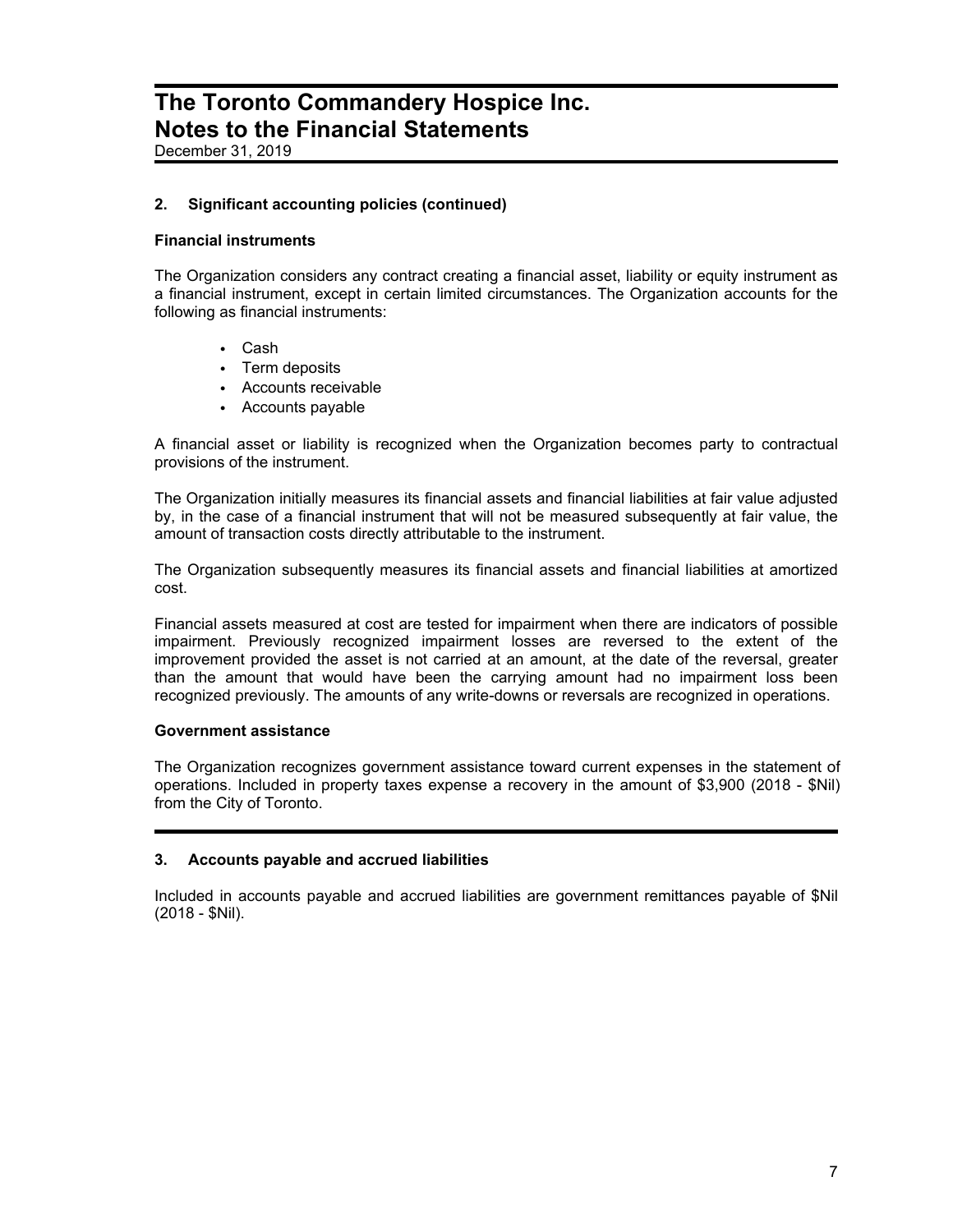December 31, 2019

#### **4. Property held for sale**

In 2019, the Organization conditionally sold its property at 73-75 Kincort Street, Toronto, Ontario for an amount of \$2,145,000. The sale remains conditional on completion of soil testing by the purchaser. The closing date of the sale has been extended to September 2020 to facilitate the testing. Management estimates that the sale will close by the extention time frame.

Given that the property is held for conditional sale as at December 31, 2019, the property is accounted for at fair value less costs to sell, which includes estimated brokerage fees, legal fees and site remediation costs. Accounting for the property net of costs to sell in fiscal 2019 resulted in an impairment of \$186,467 (2018 - \$Nil), which is recognized in other expenses.

The sale was made with the future intent of establishing a physical location for the Organization, with ongoing discussions taking place between the Organization and West Park Healthcare Centre.

#### **5. Financial instruments**

The Organization is exposed to various risks through its financial instruments. The following analysis provides a measure of the Organization's risk exposures and concentrations as at December 31, 2019.

(a) Credit risk

Credit risk arises from the possibility that certain parties will be unable to discharge their obligations. The Organization does not have significant credit risk as at December 31, 2019.

(b) Liquidity risk

Liquidity risk is the risk that the Organization will encounter difficulty in meeting obligations associated with financial liabilities. The Organization is exposed to this risk mainly in respect of its accounts payable. The Organization expects to meet these obligations as they come due by generating sufficient cash flows from operations as well as from ongoing and continued support of its donors and members.

(c) Market risk

Market risk is the risk that the fair value or expected future cash flows of a financial instrument will fluctuate because of changes in market prices. Market risk comprises three types of risk: currency risk, interest rate risk and other price risk. It is management's opinion that the Organization is not exposed to any of these risks.